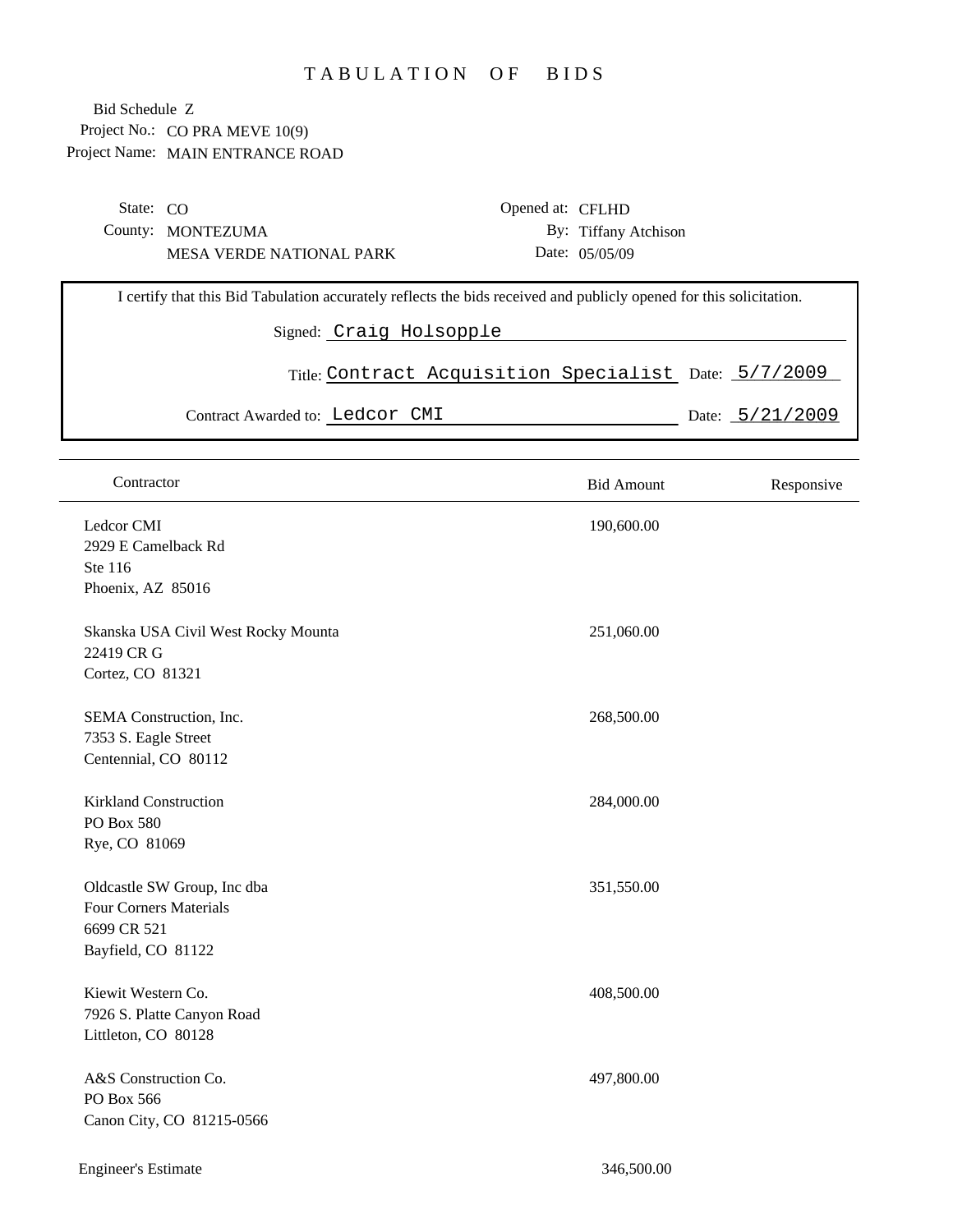Project No.: CO PRA MEVE 10(9) Project Name: MAIN ENTRANCE ROAD Bid Schedule Z

| Item<br>No. | Item<br>Unit                        | Item<br>Description             | Quantity   | Unit<br>Price | Amount    |
|-------------|-------------------------------------|---------------------------------|------------|---------------|-----------|
|             | 15201-00000<br><b>LPSM</b>          | CONSTRUCTION SURVEY AND STAKING |            |               |           |
|             | Ledcor CMI                          |                                 | <b>ALL</b> | 5,500.00      | 5,500.00  |
|             | Skanska USA Civil West Rocky Mounta |                                 |            | 5,500.00      | 5,500.00  |
|             | SEMA Construction, Inc.             |                                 |            | 5,000.00      | 5,000.00  |
|             | <b>Kirkland Construction</b>        |                                 |            | 10,000.00     | 10,000.00 |
|             | Oldcastle SW Group, Inc dba         |                                 |            | 6,000.00      | 6,000.00  |
|             | Kiewit Western Co.                  |                                 |            | 15,000.00     | 15,000.00 |
|             | A&S Construction Co.                |                                 |            | 15,000.00     | 15,000.00 |
|             | <b>ENGINEER'S ESTIMATE</b>          |                                 |            | 5,000.00      | 5,000.00  |
|             | 20303-16000<br>SQYD                 | REMOVAL OF PAVEMENT, ASPHALT    |            |               |           |
|             | Ledcor CMI                          |                                 | 800        | 2.00          | 1,600.00  |
|             | Skanska USA Civil West Rocky Mounta |                                 |            | 5.70          | 4,560.00  |
|             | SEMA Construction, Inc.             |                                 |            | 20.00         | 16,000.00 |
|             | <b>Kirkland Construction</b>        |                                 |            | 10.00         | 8,000.00  |
|             | Oldcastle SW Group, Inc dba         |                                 |            | 7.00          | 5,600.00  |
|             | Kiewit Western Co.                  |                                 |            | 25.00         | 20,000.00 |
|             | A&S Construction Co.                |                                 |            | 6.00          | 4,800.00  |
|             | <b>ENGINEER'S ESTIMATE</b>          |                                 |            | 10.00         | 8,000.00  |
|             | 20303-23000<br>SQYD                 | REMOVAL OF PAVEMENT, CONCRETE   |            |               |           |
|             | Ledcor CMI                          |                                 | 1,500      | 7.00          | 10,500.00 |
|             | Skanska USA Civil West Rocky Mounta |                                 |            | 30.00         | 45,000.00 |
|             | SEMA Construction, Inc.             |                                 |            | 20.00         | 30,000.00 |
|             | <b>Kirkland Construction</b>        |                                 |            | 20.00         | 30,000.00 |
|             | Oldcastle SW Group, Inc dba         |                                 |            | 15.00         | 22,500.00 |
|             | Kiewit Western Co.                  |                                 |            | 20.00         | 30,000.00 |
|             | A&S Construction Co.                |                                 |            | 16.00         | 24,000.00 |
|             | <b>ENGINEER'S ESTIMATE</b>          |                                 |            | 15.00         | 22,500.00 |
|             | 30802-20000<br><b>TON</b>           | ROADWAY AGGREGATE, METHOD 2     |            |               |           |
|             | Ledcor CMI                          |                                 | 500        | 16.00         | 8,000.00  |
|             | Skanska USA Civil West Rocky Mounta |                                 |            | 30.00         | 15,000.00 |
|             | SEMA Construction, Inc.             |                                 |            | 50.00         | 25,000.00 |
|             | <b>Kirkland Construction</b>        |                                 |            | 25.00         | 12,500.00 |
|             | Oldcastle SW Group, Inc dba         |                                 |            | 30.00         | 15,000.00 |
|             | Kiewit Western Co.                  |                                 |            | 60.00         | 30,000.00 |
|             | A&S Construction Co.                |                                 |            | 60.00         | 30,000.00 |
|             | <b>ENGINEER'S ESTIMATE</b>          |                                 |            | 30.00         | 15,000.00 |